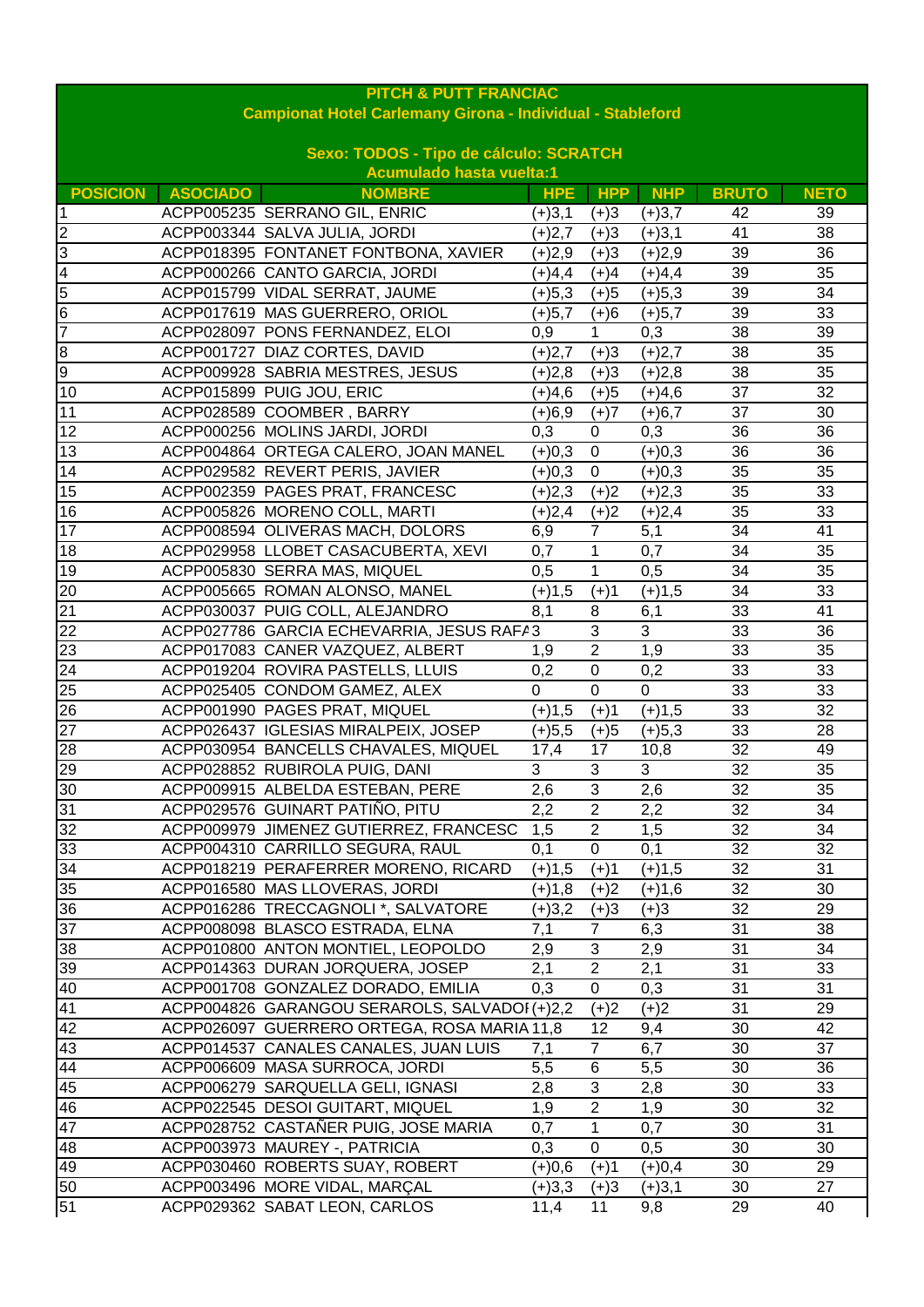| 52                                                                                                                                                                                                                       |                 | ACPP027888 FIGUERAS DESPLANS, IMMACULAD 8,6                                       |                | 9                       | 7,8                    | 29              | 38              |  |  |
|--------------------------------------------------------------------------------------------------------------------------------------------------------------------------------------------------------------------------|-----------------|-----------------------------------------------------------------------------------|----------------|-------------------------|------------------------|-----------------|-----------------|--|--|
| 53                                                                                                                                                                                                                       |                 | ACPP017622 ORTEGA PASCUAL, MAR                                                    | 5,1            | 5                       | 5,1                    | 29              | 33              |  |  |
| 54                                                                                                                                                                                                                       |                 | ACPP030068 SABER SABER, BADR                                                      | 3,4            | 3                       | 3,4                    | 29              | 32              |  |  |
| 55                                                                                                                                                                                                                       |                 | ACPP014661 SANCHEZ-SAUTHIER *, RAMON                                              | 2,7            | $\overline{3}$          | 2,7                    | 29              | $\overline{32}$ |  |  |
| 56                                                                                                                                                                                                                       |                 | ACPP002422 HUSILLOS PEREZ, JUAN LUIS                                              | 0,3            | $\mathbf 0$             | 0,5                    | 29              | 29              |  |  |
| 57                                                                                                                                                                                                                       |                 | ACPP012306 TEIXIDOR EZPELETA, ISAAC                                               | 14,2           | 14                      | 11,4                   | 28              | 42              |  |  |
| 58                                                                                                                                                                                                                       |                 | ACPP029039 SALAMAÑA SOLER, MARTA                                                  | 11             | 11                      | 9,8                    | 28              | 39              |  |  |
| 59                                                                                                                                                                                                                       |                 | ACPP002363 BLASCO VILLALBA, CARLOS                                                | 7,9            | 8                       | 7,9                    | 28              | 36              |  |  |
| 60                                                                                                                                                                                                                       |                 | ACPP007324 SANTAMARIA SOBERON, JULIO                                              | 3,3            | $\overline{3}$          | 3,3                    | 28              | 31              |  |  |
| 61                                                                                                                                                                                                                       |                 | ACPP029825 TORRENT CROSA, SERGI                                                   | 2,4            | $\overline{2}$          | 2,6                    | 28              | 30              |  |  |
| 62                                                                                                                                                                                                                       |                 | ACPP021763 CHILLARON GONZALEZ, ANGEL AN 1,4                                       |                | 1                       | 1,6                    | 28              | 29              |  |  |
| 63                                                                                                                                                                                                                       |                 | ACPP028096 PONS FONT, JOSEP                                                       | 1              | 1                       | 1,2                    | 28              | 29              |  |  |
| 64                                                                                                                                                                                                                       |                 | ACPP022515 RUANO BOU, JORDI                                                       | 0,9            | $\mathbf{1}$            | 1,1                    | 28              | 29              |  |  |
| 65                                                                                                                                                                                                                       |                 | ACPP023370 HUSILLOS ROJAS, CRISTINA                                               | 8,4            | $\,8\,$                 | 8,4                    | 27              | 35              |  |  |
| 66                                                                                                                                                                                                                       |                 | ACPP018406 TURON ROIG, MONTSE                                                     | 16,1           | 16                      | 12,7                   | 26              | 42              |  |  |
| 67                                                                                                                                                                                                                       |                 | ACPP003565 GARCIA CALLEJA, DAVID                                                  | 6,9            | $\overline{7}$          | 6,9                    | 26              | 33              |  |  |
| 68                                                                                                                                                                                                                       |                 | ACPP005694 PIÑA PRAT, JOAN                                                        | 4,1            | $\overline{\mathbf{4}}$ | 4,3                    | 26              | $\overline{30}$ |  |  |
| 69                                                                                                                                                                                                                       |                 | ACPP001638 BOSCH FERRERMONER, ESTEVE                                              | 3,3            | 3                       | 3,5                    | 26              | 29              |  |  |
| 70                                                                                                                                                                                                                       |                 | ACPP016688 DIEZ TORELLO, RAFAEL JOSE                                              | 12,6           | 13                      | 11,8                   | 25              | 38              |  |  |
| 71                                                                                                                                                                                                                       |                 | ACPP005506 FITO NUÑEZ, FRANCESC                                                   | 8,1            | $\, 8$                  | 8,1                    | 25              | 33              |  |  |
| 72                                                                                                                                                                                                                       |                 | ACPP018055 VILAR LOPEZ, JOAN                                                      | 7,6            | 8                       | 7,6                    | 25              | 33              |  |  |
| 73                                                                                                                                                                                                                       |                 | ACPP015881 RUBIO VALDERRAMA, JOHNNY                                               | 5,4            | 5                       | 5,6                    | 25              | 30              |  |  |
| 74                                                                                                                                                                                                                       |                 | ACPP021788 MARTIN LLORENTE, DIEGO                                                 | 4,5            | $\overline{5}$          | 4,7                    | 25              | 30              |  |  |
| 75                                                                                                                                                                                                                       |                 | ACPP012307 JUANOLA JIMENEZ, ANGEL                                                 | 15,8           | 16                      | 14                     | 24              | 39              |  |  |
| 76                                                                                                                                                                                                                       |                 | ACPP015885 REBOLLO SANTOS, JOSEP A.                                               | 7,3            | $\overline{7}$          | 7,3                    | 24              | 31              |  |  |
| 77                                                                                                                                                                                                                       |                 | ACPP004760 LOPEZ DEL HIERRO, PILAR                                                | 9,8            | 10                      | 9,8                    | 23              | 33              |  |  |
| 78                                                                                                                                                                                                                       |                 | ACPP026766 JULIA BOSCH, DOLORS                                                    | 7,9            | $\,8\,$                 | 8,1                    | 23              | 30              |  |  |
| 79                                                                                                                                                                                                                       |                 | ACPP022417 CAROEN PETITPAS, CHARLOTTE                                             | 12,7           | 13                      | 12,7                   | 22              | 35              |  |  |
| 80                                                                                                                                                                                                                       |                 | ACPP002360 ESTRADA GUERRA, PAOLA                                                  | 10,2           | 10                      | 10,2                   | 22              | 32              |  |  |
| 81                                                                                                                                                                                                                       |                 | ACPP024814 SOLER GALI, CARME                                                      | 16,1           | 16                      | 15,5                   | $\overline{21}$ | $\overline{37}$ |  |  |
| 82                                                                                                                                                                                                                       |                 | ACPP010496 AZORIN ARMELA, JORDI                                                   | 8              | 8                       | 8,2                    | 21              | 29              |  |  |
| 83                                                                                                                                                                                                                       |                 | ACPP025129 FRIGOLA ARBAT, OLGA                                                    | 13,5           | 14                      | 13,5                   | 20              | $\overline{31}$ |  |  |
| 84                                                                                                                                                                                                                       |                 | ACPP003219 TURRO MORAGAS, JOSEP                                                   | $\overline{7}$ | $\overline{7}$          | 7,2                    | 20              | 27              |  |  |
| 85                                                                                                                                                                                                                       |                 | ACPP014073 SAURA VIDAL, JOAN                                                      | 5,3            | $\overline{5}$          | 5,5                    | 20              | 25              |  |  |
| 86                                                                                                                                                                                                                       |                 | ACPP014662 PRAT ZAPATA, ALBERT                                                    | 15,2           | 15                      | 15,2                   | 19              | 34              |  |  |
| 87                                                                                                                                                                                                                       |                 | ACPP028319 GARCIA CORONADO, LIDIA                                                 | 11,5           | 12                      | 11,5                   | 19              | 31              |  |  |
| 88                                                                                                                                                                                                                       |                 | ACPP023022 ESCOLIES MIRO, ALFONS                                                  | 10,7           | 11                      | 10,9                   | 19              | 27              |  |  |
| 89                                                                                                                                                                                                                       |                 | NOVALLICEN COEJO ANTOLIN, JONAS                                                   | 21             | 21                      | 21                     | 18              | 35              |  |  |
| 90                                                                                                                                                                                                                       |                 | ACPP029353 GUBAU REYES, MARC                                                      | 20,4           | 20                      | 19,8                   | 18              | 37              |  |  |
| 91                                                                                                                                                                                                                       |                 | ACPP029354 PLANA FRANCH, NURIA                                                    | 21             | 21                      | 21                     | 17              | 35              |  |  |
|                                                                                                                                                                                                                          |                 |                                                                                   |                |                         |                        |                 |                 |  |  |
| 92                                                                                                                                                                                                                       |                 | ACPP014663 SALIDO REDONDO, XAVIER<br>ACPP023129 DESOI GUITART, MARGARITA          | 17,4           | 17<br>14                | 17,4                   | 16<br>16        | 31              |  |  |
| 93<br>94                                                                                                                                                                                                                 |                 | ACPP028922 ASTORT TUBERT, FRANCESC                                                | 14,1           | $\overline{7}$          | 14,3<br>$\overline{7}$ | 16              | 29<br>23        |  |  |
|                                                                                                                                                                                                                          |                 |                                                                                   | 6,8<br>21      | 21                      | 21                     |                 |                 |  |  |
| 95<br>96                                                                                                                                                                                                                 |                 | ACPP031152 FERNANDEZ PRIM, EDUARD<br>ACPP018818 BUSQUETS FERNANDEZ, MARIA DE 16,4 |                | 16                      |                        | 12<br>12        | 29<br>27        |  |  |
| 97                                                                                                                                                                                                                       |                 |                                                                                   |                |                         | 16,6                   | $\overline{7}$  |                 |  |  |
|                                                                                                                                                                                                                          |                 | ACPP014361 ROIG-SERRA PLANAS DE FARNES, 21                                        |                | 21                      | 21                     |                 | 25              |  |  |
| <b>PITCH &amp; PUTT FRANCIAC</b><br><b>Campionat Hotel Carlemany Girona - Individual - Stableford</b><br>Desde Hpp: (+)8 - Hasta Hpp: 9 - Sexo: TODOS - Tipo de cálculo: CON HANDICAP<br><b>Acumulado hasta vuelta:1</b> |                 |                                                                                   |                |                         |                        |                 |                 |  |  |
| <b>POSICION</b>                                                                                                                                                                                                          | <b>ASOCIADO</b> | <b>NOMBRE</b>                                                                     | <b>HPE</b>     | <b>HPP</b>              | <b>NHP</b>             | <b>BRUTO</b>    | <b>NETO</b>     |  |  |
| ∣1                                                                                                                                                                                                                       |                 | ACPP008594 OLIVERAS MACH, DOLORS                                                  | 6,9            | 7                       | 5,1                    | 34              | 41              |  |  |
| $\overline{2}$                                                                                                                                                                                                           |                 | ACPP030037 PUIG COLL, ALEJANDRO                                                   | 8,1            | 8                       | 6,1                    | 33              | 41              |  |  |
| $\mathbf{3}$                                                                                                                                                                                                             |                 | ACPP005235 SERRANO GIL, ENRIC                                                     | $(+)3,1$       | $(+)3$                  | $(+)3,7$               | 42              | 39              |  |  |
| $\overline{4}$                                                                                                                                                                                                           |                 | ACPP028097 PONS FERNANDEZ, ELOI                                                   | 0,9            | 1                       | 0,3                    | 38              | 39              |  |  |
| $\overline{5}$                                                                                                                                                                                                           |                 | ACPP003344 SALVA JULIA, JORDI                                                     | $(+)2,7$       | $(+)3$                  | $(+)3,1$               | 41              | 38              |  |  |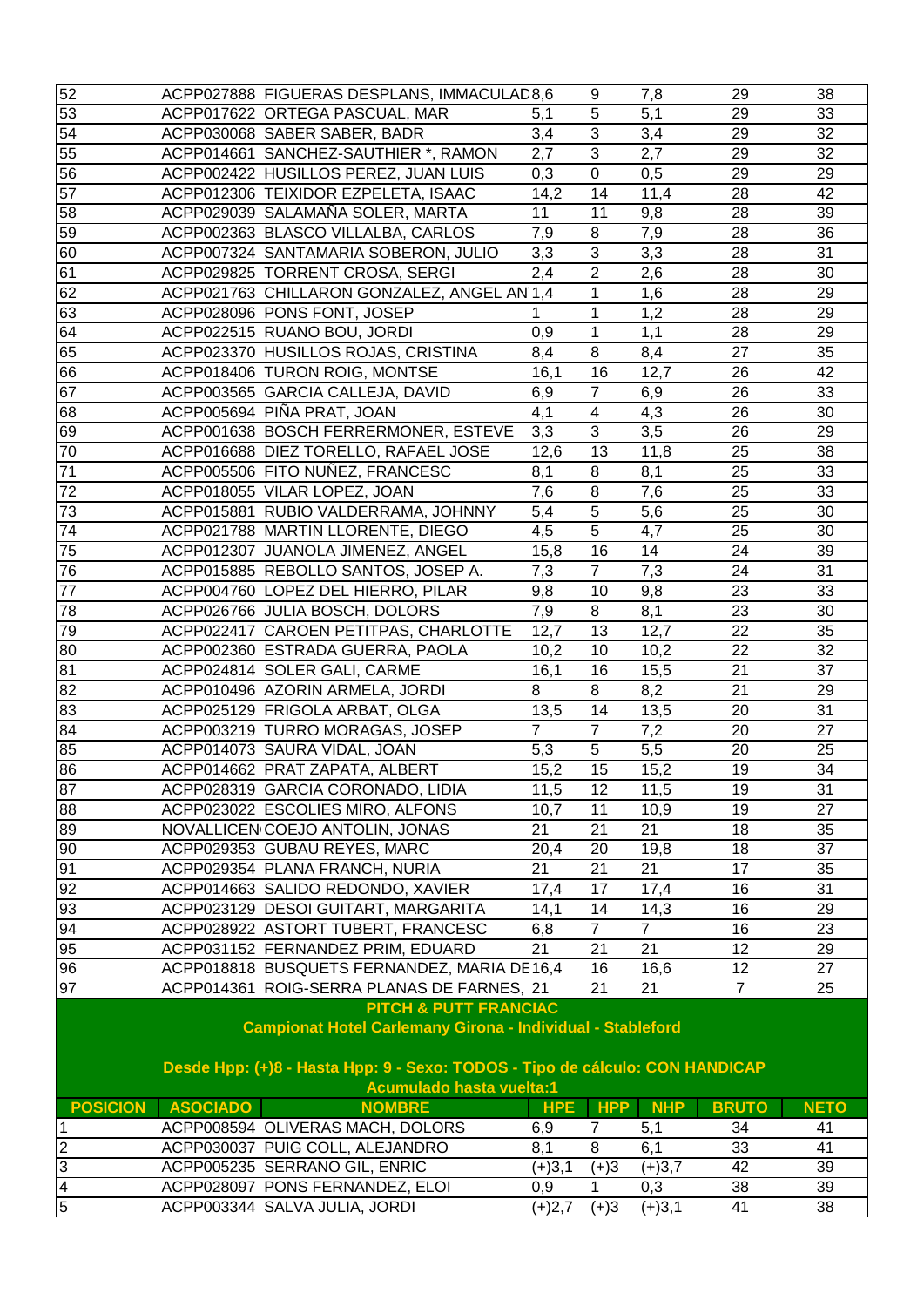| $\overline{6}$ | ACPP008098 BLASCO ESTRADA, ELNA               | 7,1              | $\overline{7}$                     | 6,3         | 31              | 38              |
|----------------|-----------------------------------------------|------------------|------------------------------------|-------------|-----------------|-----------------|
| $\overline{7}$ | ACPP027888 FIGUERAS DESPLANS, IMMACULAD8,6    |                  | 9                                  | 7,8         | 29              | 38              |
| $\infty$       | ACPP014537 CANALES CANALES, JUAN LUIS         | 7,1              | $\overline{7}$                     | 6,7         | 30              | 37              |
| o              | ACPP018395 FONTANET FONTBONA, XAVIER          | $(+)2,9$         | $(+)3$                             | $(+)2,9$    | 39              | 36              |
| 10             | ACPP004864 ORTEGA CALERO, JOAN MANEL          | $(+)0,3$         | $\mathbf 0$                        | $(+)0,3$    | 36              | 36              |
| 11             | ACPP000256 MOLINS JARDI, JORDI                | 0,3              | 0                                  | 0,3         | 36              | 36              |
| 12             | ACPP027786 GARCIA ECHEVARRIA, JESUS RAFA3     |                  | 3                                  | 3           | 33              | 36              |
| 13             | ACPP006609 MASA SURROCA, JORDI                | 5,5              | 6                                  | 5,5         | 30              | 36              |
| 14             | ACPP002363 BLASCO VILLALBA, CARLOS            | 7,9              | 8                                  | 7,9         | 28              | 36              |
| 15             | ACPP000266 CANTO GARCIA, JORDI                | $(+)4,4$         | $(+)4$                             | $(+)4,4$    | 39              | 35              |
| 16             | ACPP009928 SABRIA MESTRES, JESUS              | $(+)2,8$         | $(+)3$                             | $(+)2,8$    | 38              | 35              |
| 17             | ACPP001727 DIAZ CORTES, DAVID                 | $(+)2,7$         | $(+)3$                             | $(+)2,7$    | $\overline{38}$ | $\overline{35}$ |
| 18             | ACPP029582 REVERT PERIS, JAVIER               | $(+)0,3$         | 0                                  | $(+)0,3$    | $\overline{35}$ | $\overline{35}$ |
| 19             | ACPP005830 SERRA MAS, MIQUEL                  | 0,5              | $\mathbf{1}$                       | 0,5         | 34              | 35              |
| 20             | ACPP029958 LLOBET CASACUBERTA, XEVI           | $0,\overline{7}$ | $\mathbf 1$                        | 0,7         | 34              | 35              |
| 21             | ACPP017083 CANER VAZQUEZ, ALBERT              | 1,9              | $\overline{2}$                     | 1,9         | 33              | 35              |
| 22             | ACPP009915 ALBELDA ESTEBAN, PERE              | 2,6              | 3                                  | 2,6         | 32              | 35              |
| 23             | ACPP028852 RUBIROLA PUIG, DANI                | 3                | $\overline{3}$                     | 3           | 32              | 35              |
| 24             | ACPP023370 HUSILLOS ROJAS, CRISTINA           | 8,4              | 8                                  | 8,4         | $\overline{27}$ | 35              |
| 25             | ACPP015799 VIDAL SERRAT, JAUME                | $(+)5,3$         | $(+)5$                             | $(+)5,3$    | 39              | 34              |
| 26             | ACPP009979 JIMENEZ GUTIERREZ, FRANCESC        | 1,5              | $\overline{2}$                     | 1,5         | 32              | 34              |
|                |                                               |                  |                                    |             | 32              |                 |
| 27             | ACPP029576 GUINART PATIÑO, PITU               | 2,2              | $\boldsymbol{2}$<br>$\overline{3}$ | 2,2         |                 | 34              |
| 28             | ACPP010800 ANTON MONTIEL, LEOPOLDO            | 2,9              |                                    | 2,9         | 31              | 34              |
| 29             | ACPP017619 MAS GUERRERO, ORIOL                | (+)5,7           | $(+)6$                             | $(+)5,7$    | 39              | 33              |
| 30             | ACPP005826 MORENO COLL, MARTI                 | $(+)2,4$         | $(+)2$                             | $(+)2,4$    | 35              | 33              |
| 31             | ACPP002359 PAGES PRAT, FRANCESC               | $(+)2,3$         | $(+)2$                             | $(+)2,3$    | 35              | 33              |
| 32             | ACPP005665 ROMAN ALONSO, MANEL                | $(+)1,5$         | $(+)1$                             | $(+)1,5$    | 34              | 33              |
| 33             | ACPP025405 CONDOM GAMEZ, ALEX                 | $\mathbf 0$      | 0                                  | $\mathbf 0$ | 33              | 33              |
| 34             | ACPP019204 ROVIRA PASTELLS, LLUIS             | 0,2              | $\mathbf 0$                        | 0,2         | 33              | 33              |
| 35             | ACPP014363 DURAN JORQUERA, JOSEP              | 2,1              | $\overline{c}$                     | 2,1         | 31              | 33              |
| 36             | ACPP006279 SARQUELLA GELI, IGNASI             | 2,8              | $\overline{3}$                     | 2,8         | 30              | 33              |
| 37             | ACPP017622 ORTEGA PASCUAL, MAR                | 5,1              | $\overline{5}$                     | 5,1         | 29              | 33              |
| 38             | ACPP003565 GARCIA CALLEJA, DAVID              | 6,9              | $\overline{7}$                     | 6,9         | 26              | 33              |
| 39             | ACPP018055 VILAR LOPEZ, JOAN                  | 7,6              | 8                                  | 7,6         | 25              | 33              |
| 40             | ACPP005506 FITO NUÑEZ, FRANCESC               | 8,1              | 8                                  | 8,1         | 25              | 33              |
| 41             | ACPP015899 PUIG JOU, ERIC                     | (+)4,6           | $(+)5$                             | $(+)4,6$    | 37              | 32              |
| 42             | ACPP001990 PAGES PRAT, MIQUEL                 | (+)1,5           | $(+)1$                             | $(+)1,5$    | 33              | 32              |
| 43             | ACPP004310 CARRILLO SEGURA, RAUL              | 0,1              | 0                                  | 0,1         | 32              | 32              |
| 44             | ACPP022545 DESOI GUITART, MIQUEL              | 1,9              | $\overline{c}$                     | 1,9         | 30              | 32              |
| 45             | ACPP014661 SANCHEZ-SAUTHIER *, RAMON          | 2,7              | 3                                  | 2,7         | 29              | 32              |
| 46             | ACPP030068 SABER SABER, BADR                  | 3,4              | 3                                  | 3,4         | 29              | 32              |
| 47             | ACPP018219 PERAFERRER MORENO, RICARD          | $(+)1,5$         | $(+)1$                             | $(+)1,5$    | 32              | 31              |
| 48             | ACPP001708 GONZALEZ DORADO, EMILIA            | 0,3              | 0                                  | 0,3         | 31              | 31              |
| 49             | ACPP028752 CASTAÑER PUIG, JOSE MARIA          | 0,7              | 1                                  | 0,7         | 30              | 31              |
| 50             | ACPP007324 SANTAMARIA SOBERON, JULIO          | 3,3              | 3                                  | 3,3         | 28              | 31              |
| 51             | ACPP015885 REBOLLO SANTOS, JOSEP A.           | 7,3              | $\overline{7}$                     | 7,3         | 24              | 31              |
| 52             | ACPP028589 COOMBER, BARRY                     | $(+)6,9$         | $(+)7$                             | $(+)6,7$    | 37              | 30              |
| 53             | ACPP016580 MAS LLOVERAS, JORDI                | $(+)1,8$         | $(+)2$                             | $(+)1,6$    | 32              | 30              |
| 54             | ACPP003973 MAUREY -, PATRICIA                 | 0,3              | 0                                  | 0,5         | 30              | 30              |
| 55             | ACPP029825 TORRENT CROSA, SERGI               | 2,4              | $\overline{c}$                     | 2,6         | 28              | 30              |
| 56             | ACPP005694 PIÑA PRAT, JOAN                    | 4,1              | $\overline{4}$                     | 4,3         | 26              | 30              |
| 57             | ACPP021788 MARTIN LLORENTE, DIEGO             | 4,5              | $\sqrt{5}$                         | 4,7         | 25              | 30              |
| 58             | ACPP015881 RUBIO VALDERRAMA, JOHNNY           | 5,4              | $\overline{5}$                     | 5,6         | 25              | 30              |
| 59             | ACPP026766 JULIA BOSCH, DOLORS                | 7,9              | 8                                  | 8,1         | 23              | 30              |
| 60             | ACPP016286 TRECCAGNOLI *, SALVATORE           | $(+)3,2$         | $(+)3$                             | $(+)3$      | 32              | 29              |
| 61             | ACPP004826 GARANGOU SERAROLS, SALVADOI (+)2,2 |                  | $(+)2$                             | $(+)2$      | 31              | 29              |
| 62             | ACPP030460 ROBERTS SUAY, ROBERT               | $(+)0,6$         | $(+)1$                             | $(+)0,4$    | 30              | 29              |
|                |                                               |                  |                                    |             |                 |                 |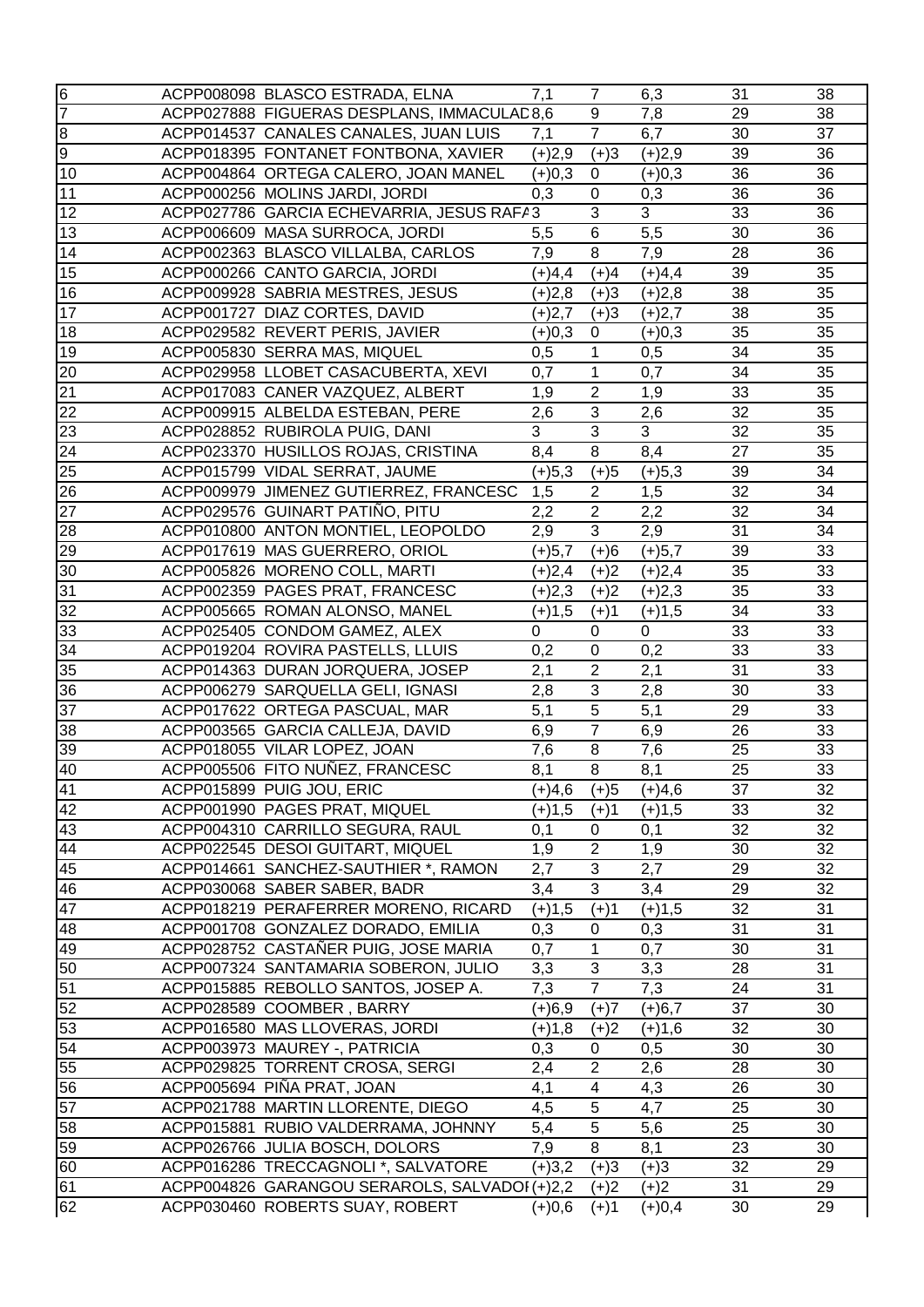| 63                                                                                                                                                                                                                      |                 | ACPP002422 HUSILLOS PEREZ, JUAN LUIS           | 0,3        | 0                | 0,5            | 29              | 29          |  |  |
|-------------------------------------------------------------------------------------------------------------------------------------------------------------------------------------------------------------------------|-----------------|------------------------------------------------|------------|------------------|----------------|-----------------|-------------|--|--|
| 64                                                                                                                                                                                                                      |                 | ACPP022515 RUANO BOU, JORDI                    | 0,9        | $\mathbf{1}$     | 1,1            | 28              | 29          |  |  |
| 65                                                                                                                                                                                                                      |                 | ACPP028096 PONS FONT, JOSEP                    |            | $\mathbf{1}$     | 1,2            | 28              | 29          |  |  |
| 66                                                                                                                                                                                                                      |                 | ACPP021763 CHILLARON GONZALEZ, ANGEL AN 1,4    |            | $\mathbf{1}$     | 1,6            | 28              | 29          |  |  |
| 67                                                                                                                                                                                                                      |                 | ACPP001638 BOSCH FERRERMONER, ESTEVE           | 3,3        | $\overline{3}$   | 3,5            | 26              | 29          |  |  |
| 68                                                                                                                                                                                                                      |                 | ACPP010496 AZORIN ARMELA, JORDI                | 8          | $\overline{8}$   | 8,2            | 21              | 29          |  |  |
| 69                                                                                                                                                                                                                      |                 | ACPP026437 IGLESIAS MIRALPEIX, JOSEP           | $(+)5,5$   | $(+)5$           | $(+)5,3$       | 33              | 28          |  |  |
| 70                                                                                                                                                                                                                      |                 | ACPP003496 MORE VIDAL, MARÇAL                  | $(+)3,3$   | $(+)3$           | $(+)3,1$       | 30              | 27          |  |  |
| $\overline{71}$                                                                                                                                                                                                         |                 | ACPP003219 TURRO MORAGAS, JOSEP                | 7          | $\overline{7}$   | 7,2            | 20              | 27          |  |  |
| 72                                                                                                                                                                                                                      |                 | ACPP014073 SAURA VIDAL, JOAN                   | 5,3        | $\overline{5}$   | 5,5            | 20              | 25          |  |  |
| $\overline{73}$                                                                                                                                                                                                         |                 | ACPP028922 ASTORT TUBERT, FRANCESC             | 6,8        | $\overline{7}$   | $\overline{7}$ | 16              | 23          |  |  |
| <b>PITCH &amp; PUTT FRANCIAC</b><br><b>Campionat Hotel Carlemany Girona - Individual - Stableford</b><br>Desde Hpp: 10 - Hasta Hpp: 21 - Sexo: TODOS - Tipo de cálculo: CON HANDICAP<br><b>Acumulado hasta vuelta:1</b> |                 |                                                |            |                  |                |                 |             |  |  |
| <b>POSICION</b>                                                                                                                                                                                                         | <b>ASOCIADO</b> | <b>NOMBRE</b>                                  | <b>HPE</b> | <b>HPP</b>       | <b>NHP</b>     | <b>BRUTO</b>    | <b>NETO</b> |  |  |
| ∣1                                                                                                                                                                                                                      |                 | ACPP030954 BANCELLS CHAVALES, MIQUEL           | 17,4       | 17               | 10,8           | 32              | 49          |  |  |
| $\overline{c}$                                                                                                                                                                                                          |                 | ACPP026097 GUERRERO ORTEGA, ROSA MARIA 11,8    |            | 12               | 9,4            | 30              | 42          |  |  |
| $\overline{3}$                                                                                                                                                                                                          |                 | ACPP012306 TEIXIDOR EZPELETA, ISAAC            | 14,2       | 14               | 11,4           | 28              | 42          |  |  |
| $\overline{\mathbf{4}}$                                                                                                                                                                                                 |                 | ACPP018406 TURON ROIG, MONTSE                  | 16,1       | 16               | 12,7           | 26              | 42          |  |  |
| $\overline{5}$                                                                                                                                                                                                          |                 | ACPP029362 SABAT LEON, CARLOS                  | 11,4       | 11               | 9,8            | 29              | 40          |  |  |
| $6\overline{6}$                                                                                                                                                                                                         |                 | ACPP029039 SALAMAÑA SOLER, MARTA               | 11         | 11               | 9,8            | 28              | 39          |  |  |
| 7                                                                                                                                                                                                                       |                 | ACPP012307 JUANOLA JIMENEZ, ANGEL              | 15,8       | 16               | 14             | 24              | 39          |  |  |
| $\infty$                                                                                                                                                                                                                |                 | ACPP016688 DIEZ TORELLO, RAFAEL JOSE           | 12,6       | 13               | 11,8           | 25              | 38          |  |  |
| $\overline{9}$                                                                                                                                                                                                          |                 | ACPP024814 SOLER GALI, CARME                   | 16,1       | 16               | 15,5           | 21              | 37          |  |  |
| 10                                                                                                                                                                                                                      |                 | ACPP029353 GUBAU REYES, MARC                   | 20,4       | 20               | 19,8           | 18              | 37          |  |  |
| 11                                                                                                                                                                                                                      |                 | ACPP022417 CAROEN PETITPAS, CHARLOTTE          | 12,7       | 13               | 12,7           | 22              | 35          |  |  |
| 12                                                                                                                                                                                                                      |                 | NOVALLICEN COEJO ANTOLIN, JONAS                | 21         | 21               | 21             | 18              | 35          |  |  |
| 13                                                                                                                                                                                                                      |                 | ACPP029354 PLANA FRANCH, NURIA                 | 21         | 21               | 21             | 17              | 35          |  |  |
| 14                                                                                                                                                                                                                      |                 | ACPP014662 PRAT ZAPATA, ALBERT                 | 15,2       | 15               | 15,2           | 19              | 34          |  |  |
| 15                                                                                                                                                                                                                      |                 | ACPP004760 LOPEZ DEL HIERRO, PILAR             | 9,8        | 10               | 9,8            | 23              | 33          |  |  |
| 16                                                                                                                                                                                                                      |                 | ACPP002360 ESTRADA GUERRA, PAOLA               | 10,2       | 10               | 10,2           | $\overline{22}$ | 32          |  |  |
| 17                                                                                                                                                                                                                      |                 | ACPP028319 GARCIA CORONADO, LIDIA              | 11,5       | 12               | 11,5           | 19              | 31          |  |  |
| 18                                                                                                                                                                                                                      |                 | ACPP025129 FRIGOLA ARBAT, OLGA                 | 13,5       | 14               | 13,5           | 20              | 31          |  |  |
| 19                                                                                                                                                                                                                      |                 | ACPP014663 SALIDO REDONDO, XAVIER              | 17,4       | 17               | 17,4           | 16              | 31          |  |  |
| 20                                                                                                                                                                                                                      |                 | ACPP023129 DESOI GUITART, MARGARITA            | 14,1       | 14               | 14,3           | 16              | 29          |  |  |
| 21                                                                                                                                                                                                                      |                 | ACPP031152 FERNANDEZ PRIM, EDUARD              | 21         | 21               | 21             | 12              | 29          |  |  |
| $\overline{22}$                                                                                                                                                                                                         |                 | ACPP023022 ESCOLIES MIRO, ALFONS               | 10,7       | 11               | 10,9           | 19              | 27          |  |  |
| 23                                                                                                                                                                                                                      |                 | ACPP018818 BUSQUETS FERNANDEZ, MARIA DE 16,4   |            | 16               | 16,6           | 12              | 27          |  |  |
| 24                                                                                                                                                                                                                      |                 |                                                |            | 21               | 21             | $\overline{7}$  | 25          |  |  |
| ACPP014361 ROIG-SERRA PLANAS DE FARNES, 21<br>PITCH & PUTT FRANCIAC<br><b>Campionat Hotel Carlemany Girona - Individual - Stableford</b>                                                                                |                 |                                                |            |                  |                |                 |             |  |  |
|                                                                                                                                                                                                                         |                 | Sexo: FEMENINO - Tipo de cálculo: CON HANDICAP |            |                  |                |                 |             |  |  |
|                                                                                                                                                                                                                         |                 | <b>Acumulado hasta vuelta:1</b>                |            |                  |                |                 |             |  |  |
| <b>POSICION</b>                                                                                                                                                                                                         | <b>ASOCIADO</b> | <b>NOMBRE</b>                                  | <b>HPE</b> | <b>HPP</b>       | <b>NHP</b>     | <b>BRUTO</b>    | <b>NETO</b> |  |  |
| $\vert$ 1                                                                                                                                                                                                               |                 | ACPP026097 GUERRERO ORTEGA, ROSA MARIA 11,8    |            | 12               | 9,4            | 30              | 42          |  |  |
| $\overline{2}$                                                                                                                                                                                                          |                 | ACPP018406 TURON ROIG, MONTSE                  | 16,1       | 16               | 12,7           | 26              | 42          |  |  |
| $\overline{3}$                                                                                                                                                                                                          |                 | ACPP008594 OLIVERAS MACH, DOLORS               | 6,9        | $\overline{7}$   | 5,1            | 34              | 41          |  |  |
| $\overline{4}$                                                                                                                                                                                                          |                 | ACPP029039 SALAMAÑA SOLER, MARTA               | 11         | 11               | 9,8            | 28              | 39          |  |  |
| $\overline{5}$                                                                                                                                                                                                          |                 | ACPP008098 BLASCO ESTRADA, ELNA                | 7,1        | $\overline{7}$   | 6,3            | 31              | 38          |  |  |
| $\overline{6}$                                                                                                                                                                                                          |                 | ACPP027888 FIGUERAS DESPLANS, IMMACULAD8,6     |            | $\boldsymbol{9}$ | 7,8            | 29              | 38          |  |  |
| $\overline{7}$                                                                                                                                                                                                          |                 | ACPP024814 SOLER GALI, CARME                   | 16,1       | 16               | 15,5           | 21              | 37          |  |  |
| $\boldsymbol{8}$                                                                                                                                                                                                        |                 | ACPP023370 HUSILLOS ROJAS, CRISTINA            | 8,4        | 8                | 8,4            | 27              | 35          |  |  |
| $\overline{9}$                                                                                                                                                                                                          |                 | ACPP022417 CAROEN PETITPAS, CHARLOTTE          | 12,7       | 13               | 12,7           | 22              | 35          |  |  |
| 10                                                                                                                                                                                                                      |                 | ACPP029354 PLANA FRANCH, NURIA                 | 21         | 21               | 21             | 17              | 35          |  |  |